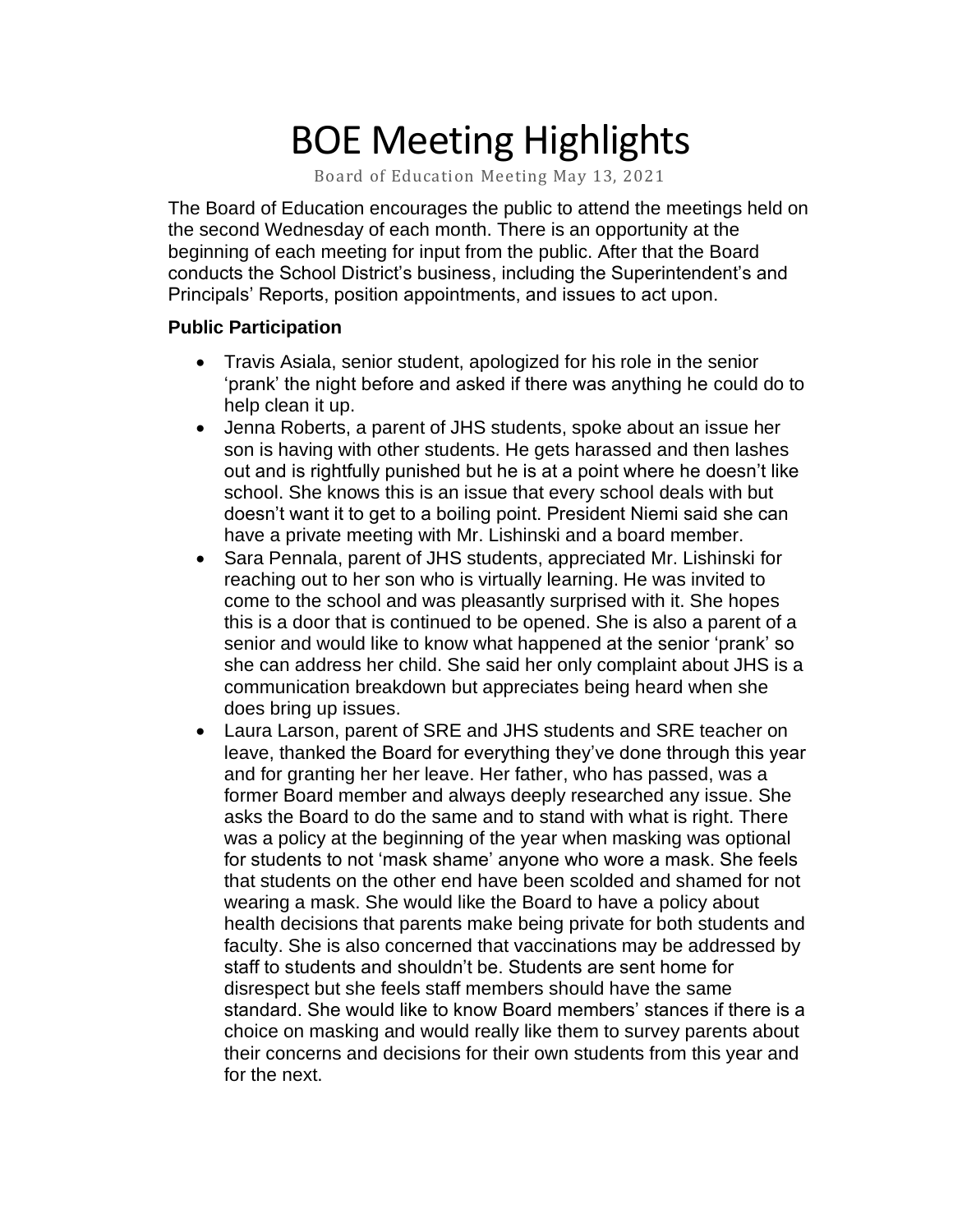• Russ Larson, parent of SRE and JHS students, said his concerns had been addressed by Mrs. Larson and he echoes the sentiment.

#### **Superintendent's Report-Tim Keteri**

- There is a lot of one time funding available, some more or less restricted on what it can be spent on than others. It is something to be looked into with a drop of around 30 students this year who may or not be back for next year. They are still working on shuffling teachers around for next year and still are in need of a guidance counselor position.
- The plan for summer school is still in the works.
- Class day will be May  $28<sup>th</sup>$  in the gym for seniors and up to 6 family members. It will be streamed virtually. Graduation will be that night outside to be unlimited. There are plans in place in case of bad weather.
- There will be union negotiations. The Board can go into closed session to discuss those.
- The seniors did their 'prank' last night. It's been a 'tradition' for some years. What was done went past that in its scope. The building was trashed. There were tables overturned, writing on windows and walls, glitter everywhere, silly string everywhere. It looked like a tornado had went through. President Niemi was there at 2 in the morning trying to kick students out and was disrespected. Mr. Keteri was called and came in at 3AM. All the students were kicked out and the adults were cleaning until the start of school so the building could be presentable.

## **Principal's Report-Kim Harris, South Range Elementary**

- • The Village of South Range received a grant from the Portage Health Foundation and is working with the grade school on a greenhouse. Miss Ruohonen, first grade teacher, has been working on getting this project, along with Mr. Arens from JHS to make beds for it.
- The first and third graders cleaned up the grounds for Earth Day.
- Mr. Arens, JHS teacher, brought the seniors to rake up the lawn.
- MSTEP testing is underway. The  $5<sup>th</sup>$  graders had 4 tests, the rest will just have two.
- • She thanked Mr. Palosaari, JHS teacher, for coming to teach human growth and development to the 5<sup>th</sup>/6<sup>th</sup> grade boys. The thanked Mrs. Schuett, 4-6 science teacher, for taking over teaching the girls after Mrs. Harris has done it for 25 years.
- The school will be going to Twin Lakes on June  $9<sup>th</sup>$  for their annual picnic day.

#### **Principal's and Athletic Report-Steve Lishinski, Jeffers High School**

 • Ms. Bertucci, English/Spanish teacher, had a successful can drive for Travel Club. She would like to continue over the summer as well as